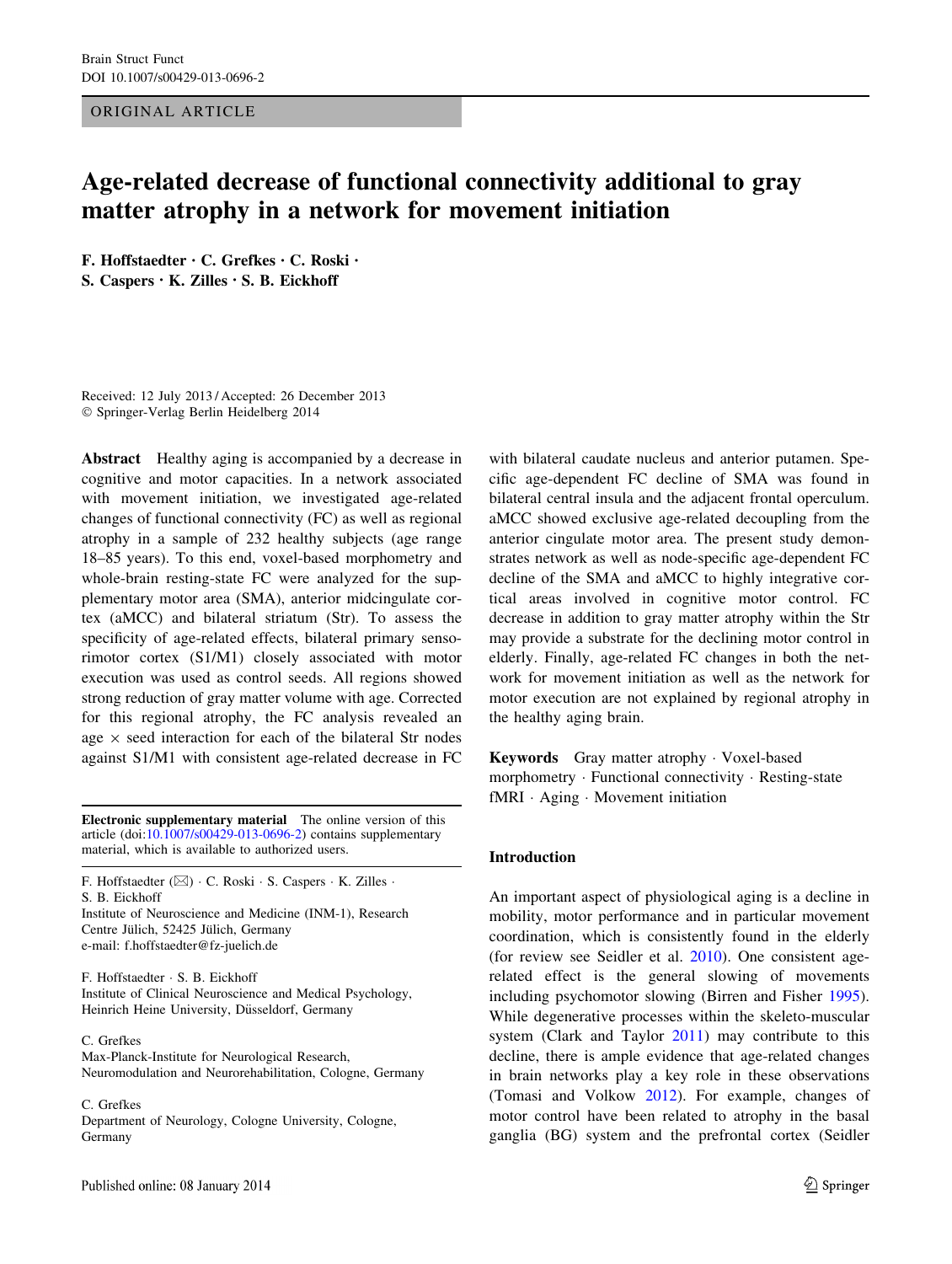et al. [2010\)](#page-13-0), which simultaneously seem especially vulnerable to age-related structural loss (Jernigan et al. [2001](#page-12-0)). It has been speculated that both loss of neurons and synapses as well as rarefaction of cortical microvasculature contribute to age-related structural changes in brain tissue (Giorgio et al. [2010](#page-12-0)). Longitudinal evidence documented the fastest volume reduction rates in the caudate nucleus and dorsal portions of the putamen [Str (Raz et al. [2003\)](#page-12-0)]. Alterations in the BG loops during normal aging likely contribute to age-related decline of motor control up to age-related parkinsonism-like symptoms (Darbin [2012](#page-11-0)). As the highest correspondence between age-related reduction of gray matter (GM) density and decrease of resting-state functional connectivity (FC) was found for the BG (Segall et al. [2012\)](#page-13-0), functional decoupling of the BG system seems to be part of the neural correlates of deteriorating movement coordination and motor speed with age. Age-related structural decline in the motor system and its possible impact on motor performance are quite well documented (cf. Seidler et al. [2010\)](#page-13-0), and agedependent changes within the neural network for movement generation remain to be examined. With regard to neural activity, there is evidence for a systematic connection between GM atrophy on one side and task-related under and overactivation in an episodic memory task with age (Kalpouzos et al. [2012\)](#page-12-0). In contrast, it could be shown that there are substantial alterations of resting-state connectivity within the default mode network which are not explained by regional brain atrophy (Onoda et al. [2012](#page-12-0); Damoiseaux et al. [2008](#page-11-0)).

In the last decade, analyses of resting-state fMRI have been proven to be a valuable tool for in vivo detection of brain connectivity based on spontaneous fluctuations of the blood oxygenation level-dependent (BOLD) signal in distinct brain regions (Fox et al. [2007](#page-12-0)). In their seminal study, Biswal et al. ([1995\)](#page-11-0) demonstrated that in a restingstate without any movements, BOLD time series fluctuations of the left and right primary motor cortex are significantly correlated. These correlated fluctuations at rest mirror known similarities in functional properties of the primary motor areas and their tendency to engage in a functional network. Over the years, it has repeatedly been shown that regions functionally connected in a restingstate also co-activate in functional neuroimaging studies and vice versa (e.g., Fox and Raichle [2007](#page-11-0)) and that these resting-state connectivity networks are robust over time (Shehzad et al. [2009\)](#page-13-0). Furthermore, the comparison between task-free resting-state connectivity and task-based meta-analytic connectivity modeling revealed remarkable similarities between these complementary approaches (Hoffstaedter et al. [2013a;](#page-12-0) Jakobs et al. [2012;](#page-12-0) Smith et al. [2009\)](#page-13-0). Moreover, FC analysis of resting-state fMRI data offers great potential for large cohort studies of agingrelated FC changes in the human brain owing to the relative simplicity to obtain resting-state fMRI data (Ferreira and Busatto [2013](#page-11-0)). Andrews-Hanna et al. ([2007\)](#page-11-0) for instance could show a marked reduction in FC in elderly subjects linked to both decreasing white matter integrity and broad impairments in cognitive abilities. Furthermore, brain atrophy in later age can be compensated to a certain extend by reorganization of functional brain networks (Ward [2006\)](#page-13-0). In contrast, behavioral dysfunctions like motor decline may also occur despite macroscopically, largely intact neuroanatomy. In the present study, we were interested in age-related alteration of structure and function in a neural network associated with volitional movement initiation, which was assessed using structural MRI and resting-state FC in a large sample of wide age distribution.

Already in 1985, Goldberg distinguished two premotor systems for movement generation based on structural and functional properties, with a lateral system for externally triggered movements and a medial premotor system closely related to internal movement generation. Since then, various studies confirmed the involvement of the supplementary motor area (SMA), the anterior midcingulate cortex (aMCC) and bilateral striatum (Str) comprising anterior putamen and the caudate nucleus in the generation of volitional movements (e.g., Hoffstaedter et al. [2013b](#page-12-0); Deiber et al. [1999;](#page-11-0) Ball et al. [1999;](#page-11-0) Jenkins et al. [2000](#page-12-0)). In the current study, we assessed regional GM atrophy as well as whole-brain FC of these four network nodes via voxel-based morphometry (VBM) and seedbased resting-state analysis, respectively. In a first step, an overall FC network of all four seed regions was identified to restrict the following analysis on brain regions engaging in the common functional network associated with motor initiation. It has to be noted, that all of these four regions of interest are involved in a multitude of other aspects of cognitive motor functioning and the generation of volitional behavior in general (for review see Haggard [2008](#page-12-0)). Subsequently, network-effects were delineated that may underlie the general decline of motor performance with age. To ensure for specificity of these age-related changes, we additionally assessed FC alterations in regions directly associated with motor execution. In particular, FC of the left and right hand representation in the primary sensorimotor cortex (S1/M1) was delineated in the same way to control for unspecific changes of FC with age. We hypothesized the existence of a specific age-dependent alteration of FC within the two functional networks. For volitional movement generation we expected an agerelated decrease of FC primarily comprising highly integrative brain areas like the insula, whereas the age-related decrease of FC of the executive network comprises interhemispheric decoupling.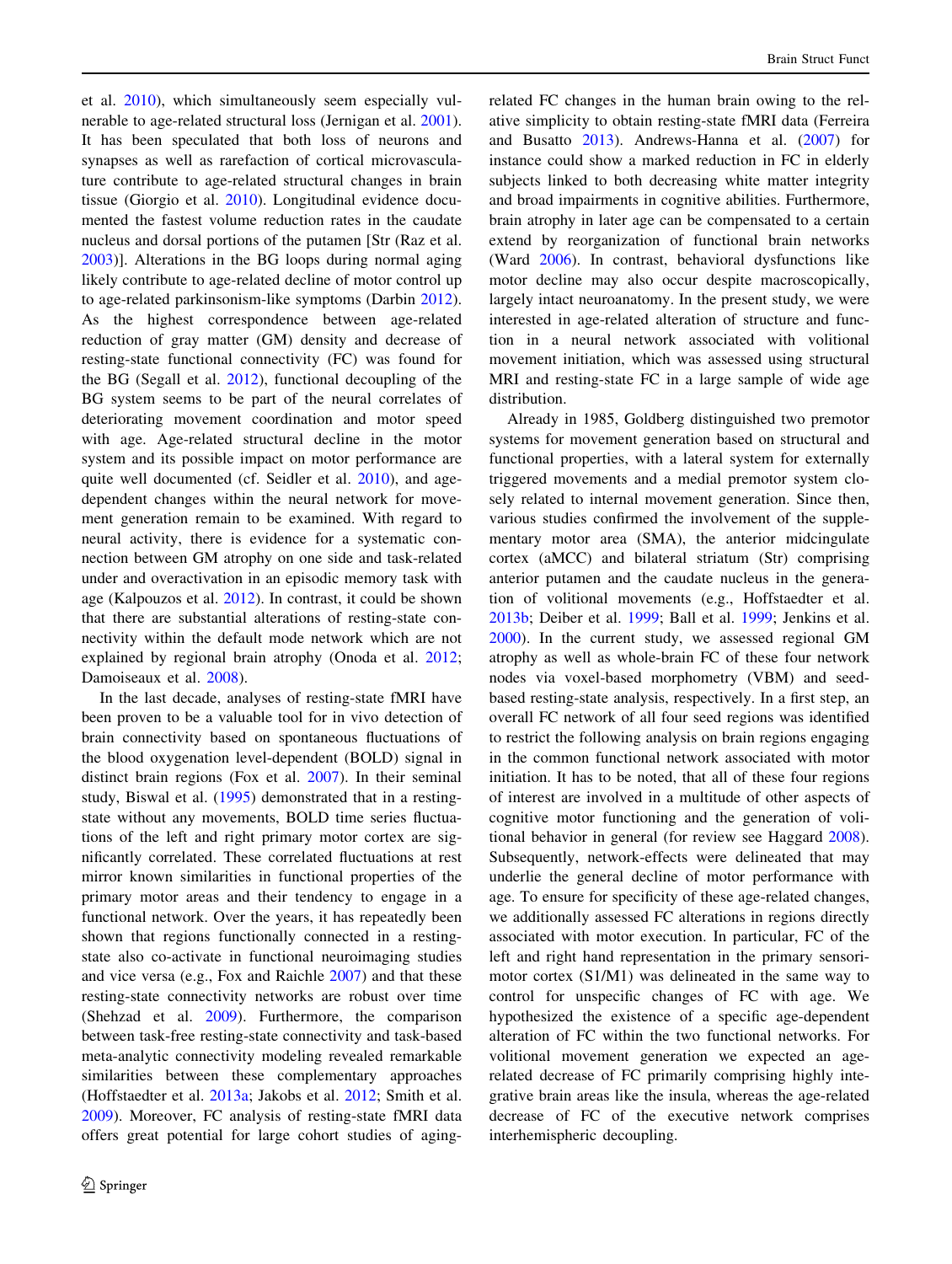#### Materials and methods

#### Subjects

Structural T1 and resting-state fMRI data of 232 healthy subjects (105 female) from two different cohorts [Research Center Jülich/Germany: 100 subjects; Nathan S. Kline Institute (NKI) New York/USA: 132 subjects] with a mean age of  $43.5 \pm 16.5$  years (age range 18–85; Fig. 1) were included in the analysis. All subjects were right handed according to the Edinburgh handedness inventory (Oldfield [1971\)](#page-12-0), without any record of neurological or psychiatric illness. The study protocol has been approved by the local ethics committees of both MRI centers and informed consent was obtained by all participants prior to the examination.

#### Regions of interest

The regions used for VBM and seed-based FC analysis were derived from a recent fMRI study on internal movement initiation obtained in an independent sample of 35 healthy subjects (Hoffstaedter et al. [2013b\)](#page-12-0). In this study, self-initiation of voluntary finger movements (relative to well-matched reactive, i.e., cued movements) were associated with enhanced BOLD activity increase in bilateral Str (putamen, caudate nucleus), SMA, and aMCC [areas 32', a24'; cingulate motor area (Paus [2001;](#page-12-0) Zilles et al. [1996\)](#page-13-0)] as well as in areas associated with higher



Fig. 1 The histogram illustrates the age distribution of the restingstate fMRI sample comprising 232 healthy subjects from the Research Center Jülich (Germany) and from NKI/Rockland (USA; publicly available through the '1000 Functional Connectomes Project')

'cognitive' processing: inferior parietal and Dorsolateral prefrontal cortex (DLPFC), anterior Insula (aIns) and area 44 (Supplementary Fig. S1). As the current study focused on internal motor initiation, only the first four regions were included in the analysis as part of Goldberg's ([1985\)](#page-12-0) medial premotor system closely related to internal movement generation. We used the group activation clusters from this localizer study  $[p < 0.05$  family-wise error (FWE) corrected for multiple comparisons; (Hoffstaedter et al. [2013b\)](#page-12-0)] as volumes-of-interest (VOIs) for VBM and seed-based resting-state analysis. In addition, functionally defined representations of the left and the right hand in S1/ M1 were used as control VOIs, because this region is directly associated with motor execution. The S1/M1 VOIs (areas 3a/b, 4p) were taken from another recent fMRI study (Roski et al. [2013\)](#page-13-0), where 102 subjects performed regular paced finger tapping (Fig. S2). Importantly, the entire volumes of neural activation from the respective fMRI studies were used to define the seeds, rather than considering peak voxel locations only. This approach draws upon a large scale simulation approach to FC (Smith et al. [2011](#page-13-0)), which recently showed that functional specific seed VOIs provide better results for modeling functional networks than single points or atlas-based VOIs.

#### Voxel-based morphometry

Structural T1 weighted MR scans were acquired for the 232 subjects on a Siemens MAGNETOM Trio 3 Tesla whole-body scanner (Erlangen, Germany) at the Research Center Jülich in Germany and the Nathan S. Kline Institute (NKI) in New York, respectively (Jülich: TR  $2.25$  s, TE 3.03 ms, flip angle  $9^\circ$ , resolution 1 mm isotropic; NKI/ Rockland: TR 2.5 s, TE 3.5 ms, flip angle  $8^\circ$ , resolution 1 mm isotropic). The scans were processed using the VBM8 toolbox [\(http://dbm.neuro.uni-jena.de/vbm.html\)](http://dbm.neuro.uni-jena.de/vbm.html) within SPM8 ([http://www.fil.ion.ucl.ac.uk/spm\)](http://www.fil.ion.ucl.ac.uk/spm) with standard settings for bias-field correction, segmentation of GM, white matter (WM) and CSF, partial volume effect adjustment and spatial normalization into MNI-space within a unified segmentation model (Ashburner and Friston [2005](#page-11-0)). The segmented images were non-linearly modulated for normalization to the group mean template. The resulting voxel-wise amount of expansion or contraction was used to estimate GM volume of each VOI. Thereby, the VOIs GM volume was corrected for the individual GM volume as they represent the non-linear modulation of the GM of each individual brain in relation to the group template. The individual VOIs GM volumes were corrected for the influence of measurement site (Jülich/NKI) before calculating linear Pearson correlation with age to determine GM changes with age (Bonferroni corrected for multiple comparisons).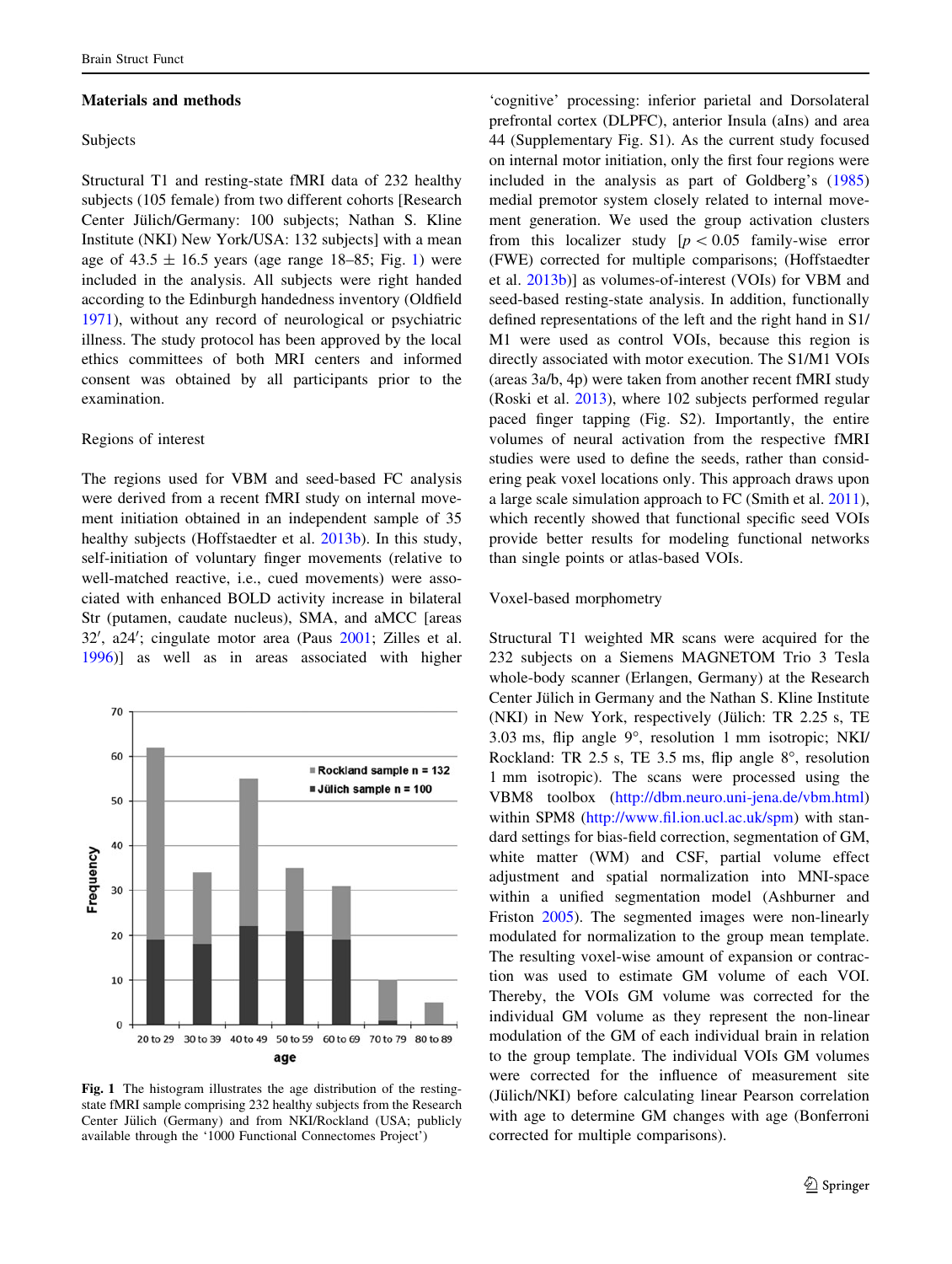Seed-based resting-state analysis

The analysis investigated correlated fluctuations of neural activity as represented by functional MRI measurements of the human brain at rest ['resting-state fMRI'; (Biswal et al. [1995\)](#page-11-0)]. BOLD signal time series were acquired using echoplanar imaging (EPI) on a Siemens MAGNETOM Trio 3 Tesla whole-body scanner (Erlangen, Germany) at the Research Center Jülich in Germany and the Nathan S. Kline Institute (NKI) in New York, respectively. Restingstate data from the latter institute are freely available in the context of the 1000 Functional Connectomes Project (http://fcon\_1000.projects.nitrc.org/indi/pro/nki.html). For each subject, whole-brain volumes were acquired using gradient-echo EPI pulse sequence (Jülich: 300 images, TR 2.2 s, TE 30 ms, flip angle  $90^\circ$ , in plane resolution  $3.1 \times 3.1$  mm, 36 axial slices of 3.1 mm thickness; NKI/ Rockland: 260 images, TR 2.5 s, TE 30 ms, flip angle  $80^\circ$ , in plane resolution  $3.0 \times 3.0$  mm, 38 axial slices of 3.0 mm thickness). The first four images were discarded to allow for magnetic field saturation, before the remaining images (296 Jülich/256 Rockland) were preprocessed using SPM8 (<http://www.fil.ion.ucl.ac.uk/spm>). First, images were corrected for head motion by affine registration using a two-pass procedure registering all images to the individual mean of the respective subject. The mean image was then spatially normalized to the MNI single subject template (Holmes et al. [1998](#page-12-0)) using the 'unified segmentation' approach (Ashburner and Friston [2005](#page-11-0)). The ensuing deformation was then applied to the individual EPI volumes. Finally, images were smoothed by a 5 mm FWHM Gaussian kernel to compensate for residual anatomical variations and to meet requirements of normal distribution of the residuals for Gaussian random field inference to correct for multiple comparisons.

To reduce spurious correlations, variance that could be explained by first- or second-order effects of the following nuisance variables was removed from each voxel's time series (Satterthwaite et al. [2013](#page-13-0); Reetz et al. [2012](#page-12-0)) applying a GLM approach: (i) the six motion parameters derived from the image realignment; (ii) their first derivative; (iii) mean gray and WM as well as CSF signal intensity; and (iv) coherent signal changes across the whole brain as reflected by the first five components of a PCA decomposition of the whole-brain time series [CompCor denoising (Behzadi et al. [2007](#page-11-0); Chai et al. [2012](#page-11-0); Jakobs et al. [2012](#page-12-0))]. The first three nuisance variables (i–iii) entered the model as first and second-order terms, which were shown to increase specificity and sensitivity of the FC analyses. Finally, the data were band pass filtered between 0.01 and 0.08 Hz (Cordes et al. [2001](#page-11-0)).

The functionally defined regions in the SMA, aMCC, bilateral Str, and bilateral S1/M1 were used as seed VOIs in

the resting-state analysis. The time courses of these regions were extracted for each subject as the first eigenvariate of all GM voxels according to segmentation within the respective VOI. To certain extend, this eigenvariate is robust against inter-individual variance in anatomical localization and distribution of voxels mainly driving the functionally relevant and representative VOI time series used for FC analysis. Notably, previous studies of the effect of aging on functional brain activation found changes in localization as well as in extend and degree of neural activation (Roski et al. [2013](#page-13-0); Spreng et al. [2010\)](#page-13-0). As such influence on FC cannot be excluded per se, the representative time series for each region was additionally extracted for enlarged and shrunk VOIs. Therefore, two additional versions of each network node were created via dilatation by two voxels and via erosion by one voxel of every VOI.

To quantify resting-state FC, linear (Pearson) correlation coefficients were computed between each seed time series and those of all other GM voxels in the brain. The voxelwise correlation coefficients were then transformed into Fisher's Z-scores, and tested for consistency across subjects by a second-level analysis of variance (ANOVA, including appropriate non-sphericity correction). To specifically analyze the influence of the extend of the seed region on age-related changes in FC, age was introduced as covariate (besides measurement site) in a supplementary group analysis.

To assess age-related changes in FC and its relation to GM atrophy, age and GM volume were introduced as covariate in the ANOVA group analyses of FC. To specifically capture the effect of age in addition to GM atrophy, the effect of GM volume was regressed out of the covariate of interest ''age'' before it was introduced in the GLM. In addition, the measurement site of the respective cohort (Jülich/Rockland) was included as covariate of no interest to account for effects due to different measurement sites, scanning parameters, or sampling. The results of this random-effects analysis were then FWE corrected for multiple comparisons at the cluster-level (cFWE), and thresholded at  $p_{\text{corrected}} < 0.05$ .

As we were primarily interested in the network for movement initiation, common FC of the SMA, aMCC and bilateral Str was identified using a conjunction analysis over the respective FC maps via the minimal statistic approach (Nichols et al. [2005](#page-12-0)). FC of the network for motor execution was identified similarly over the common FC of left and right S1/M1. To ensure functional specificity of the network for movement initiation, the interaction with the network for motor execution was assessed by computing the conjunction over the contrast between FC of both networks and the common FC of the movement initiation network nodes. The conjunction over all six seed VOIs revealed conjoint FC of both networks. Within the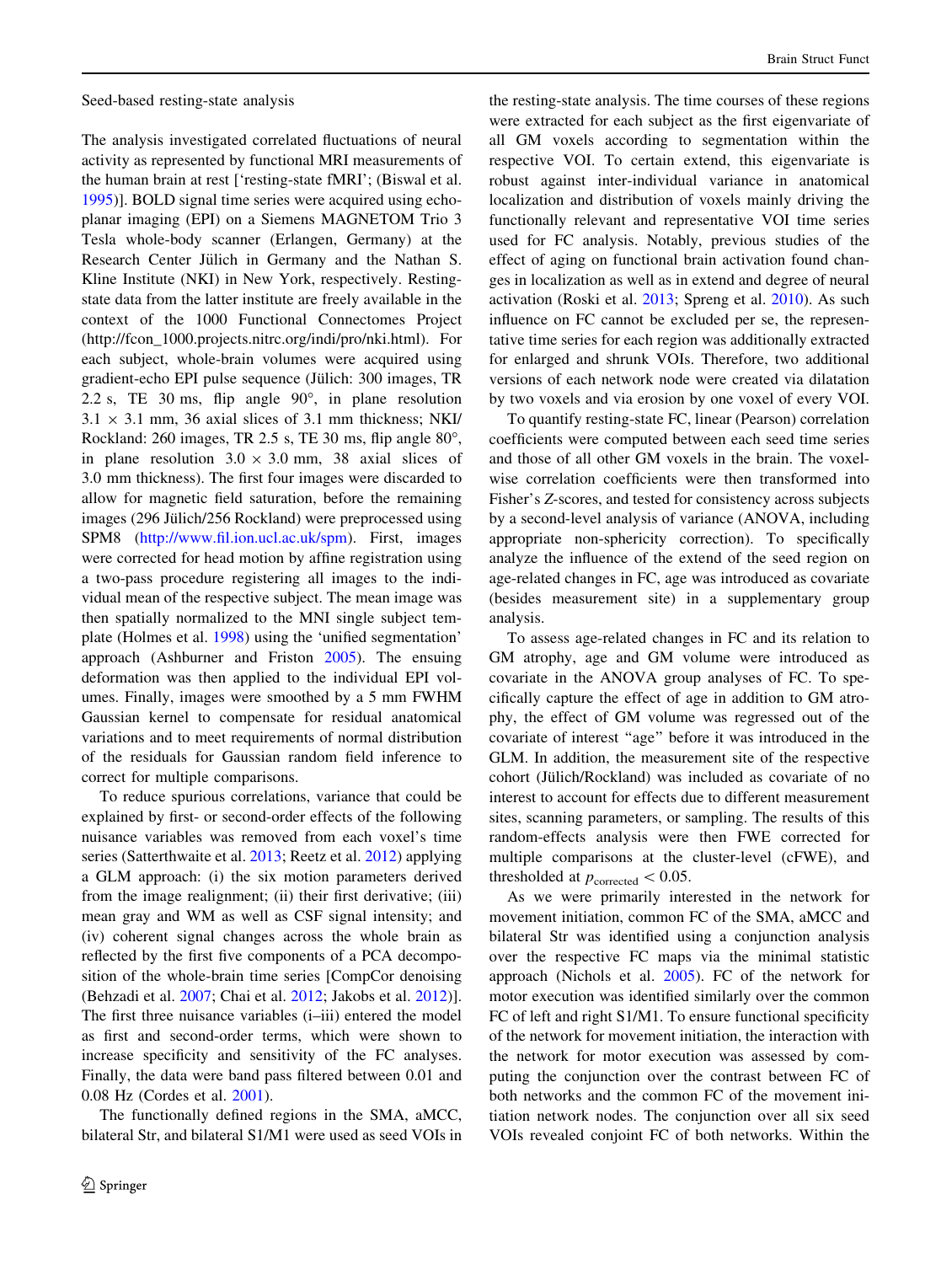two specific FC networks, linear age-related changes of FC over and above GM atrophy were assessed computing significant covariance of FC with age corrected for GM volume. To additionally test for functional specificity of age-related FC alterations, we calculated the age  $\times$  seed interaction within both networks.

Anatomical assignment of resulting brain areas of FC was established via the SPM Anatomy toolbox [\[http://](http://www.fz-juelich.de/ime/spm_anatomy_toolbox) [www.fz-juelich.de/ime/spm\\_anatomy\\_toolbox,](http://www.fz-juelich.de/ime/spm_anatomy_toolbox) V1.8 (Eickhoff et al. [2007\)](#page-11-0)], which implemented the JuBrain Cytoarchitectonic Atlas as anatomical reference for structure–function relationships (cf. Zilles and Amunts [2010](#page-13-0)). Details on included regions based on cyto- and receptor architectonics may be found in the following publications reporting on Broca's region (Amunts et al. [1999\)](#page-11-0), superior temporal cortex (Morosan et al. [2005\)](#page-12-0), premotor cortex (Geyer et al. [1996\)](#page-12-0), primary motor cortex (Geyer et al. [1996\)](#page-12-0), primary sensory cortex (Geyer et al. [2000](#page-12-0); Grefkes et al. [2001](#page-12-0)), inferior frontal junction (Amunts et al. [2010](#page-11-0)), anterior cingulate and midcingulate cortex (Palomero-Gallagher et al. [2008](#page-12-0); Palomero-Gallagher et al. [2009](#page-12-0)). Regions, which are not yet mapped based on observerindependent histological examination, were labeled macroanatomically via the probabilistic Harvard-Oxford atlas [\(http://www.cma.mgh.harvard.edu/fsl\\_atlas.html\)](http://www.cma.mgh.harvard.edu/fsl_atlas.html) as implemented in the Anatomy Toolbox.

#### **Results**

Age-related decrease of GM volume

The VOIs of both networks showed pronounced negative correlation between GM volume and age with a mean  $r = -0.50$  for the VOIs associated with movement initiation and  $r = -0.56$  for the motor execution nodes (cf. Fig. [2](#page-5-0)). The aMCC VOI showed the strongest effect of age with  $r = -0.62$  followed by striatal VOIs (left:  $r = -0.51$ ; right:  $r = -0.50$ , while the SMA VOI only featured a moderate age effect ( $r = -0.37$ ). The hand representations in primary sensorimotor cortex S1/M1 also showed strong age-related decrease of GM in both hemispheres (left:  $r = -0.57$ ; right:  $r = -0.55$ ).

#### Functional connectivity networks

Contrasting the FC of the four seeds reflecting key areas for movement initiation (SMA, aMCC, bilateral Str) with those of the control seeds (bilateral S1/M1) revealed an extended FC network (Fig. [3](#page-6-0)). More precisely, FC of the SMA was contrasted with FC of bilateral S1/M1 and entered a conjunction with the FC contrast of aMCC and S1/M1 as well as with each of bilateral Str contrasted to S1/ M1. We will refer to this network of regions specifically coupled with the key areas for movement initiation as the extended 'movement initiation network' throughout the rest of the manuscript. All four seed regions featured higher functional coupling than bilateral S1/M1 among each other as well as with areas in bilateral DLPFC, dorsal premotor cortex (dPMC), pre-SMA, posterior midcingulate cortex (pMCC: area p24') and perigenual anterior cingulate cortex (pACC: area p24), central and aIns, inferior frontal junction (IFJ), area 44/45 and frontal operculum. Subcortically, the extended 'movement initiation network' comprised the BG including nucleus accumbens, large parts of the thalamus and the cerebellum.

The control VOIs in the left and right S1/M1 were also contrasted against each of the four key nodes of the 'movement initiation network'. The resulting extended 'motor execution network' (Fig. [4](#page-6-0)) comprised bilateral primary motor (M1: areas 4a/p) and somatosensory cortices (S1: areas 3a/b, 1), bilateral premotor cortex (area 6), SMA, pMCC (area p24'), precuneus, ventro-medial prefrontal cortex and superior temporal cortex (area TE3). Also bilaterally connected were superior prefrontal gyrus, frontal and parietal operculum (areas OP1-6), posterior insula (areas Ig1, Ig2, Id3), amygdala, posterior putamen, hippocampus, cerebellum, inferior parietal lobule (IPL: area PFt and right PFcm, PFop) and superior parietal lobule (SPL: areas 5l, 5m, 7PC) and right intraparietal sulcus (IPS: hIP2/3). Conjoint FC over all regions involved in motor initiation and execution was found bilaterally in posterior dPMC (area 6), SMA, pMCC (area p24') and left posterior putamen (Fig. S3).

Age-related functional connectivity changes

Within the extended 'movement initiation network', several regions featured an age-related decrease of FC with different seed VOIs. FC of either Str seed showed an agedependent decrease of FC with contralateral anterior putamen and bilateral caudate nucleus (Fig. [5](#page-7-0)). The SMA seed featured age-dependent decrease of FC with adjacent parts of the SMA, bilateral central insula and the adjacent frontal operculum (Fig. [6](#page-7-0)). Age-dependent FC decline of the aMCC VOI was found for the anterior cingulate motor area situated anteriorly to the seed (area a24') extending into pACC (area p24). Each S1/M1 control VOI showed age-related decrease of FC with a S1/M1 region on the precentral gyrus superiorly to the respective seed (Fig. [7](#page-8-0)).

No significant age-related increase in FC was found for SMA, aMCC or bilateral Str within the 'movement initiation network'. In contrast, both S1/M1 control VOIs featured FC increase within the motor execution network, each with a larger increase in the ipsilateral hemisphere (Fig. [7\)](#page-8-0). The left S1/M1 VOI showed age-dependent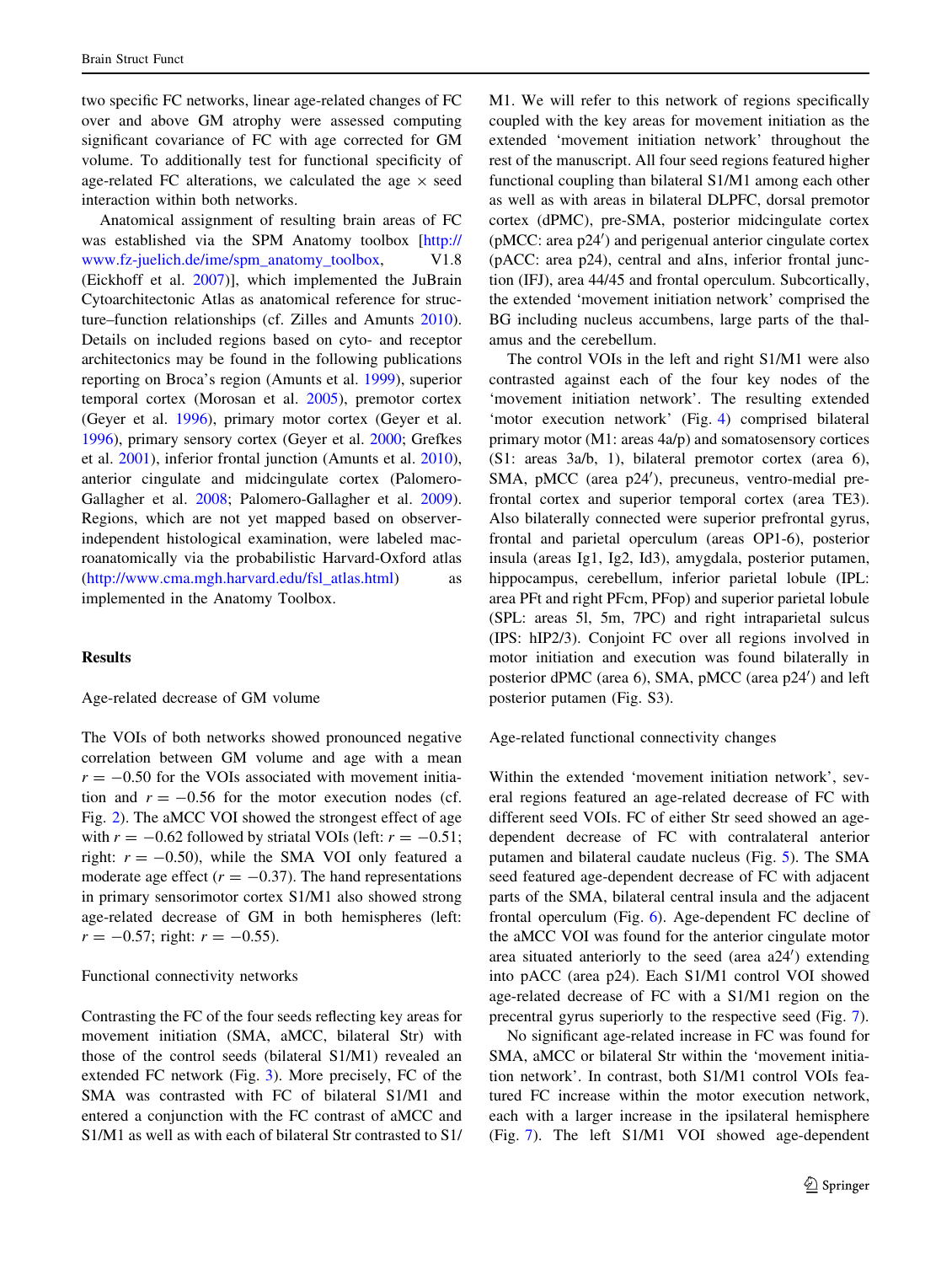<span id="page-5-0"></span>

Fig. 2 The figure shows Pearson correlations between age and gray matter volume (mm<sup>3</sup>) for all six VOIs corrected for the influence of measurement site (Bonferroni corrected)

increase of FC with pMCC (area p24'), left dPMC, bilateral SPL (area 7PC), left IPL (area PFt) and right IPS (area hIP3) within the network for motor execution. The right S1/M1 VOI featured age-dependent increase of FC with pMCC (area p24'), SMA, bilateral dPMC, SPL (areas 7PC, 5l) and IPL (area PFt) as well as right IPS (area hIP3).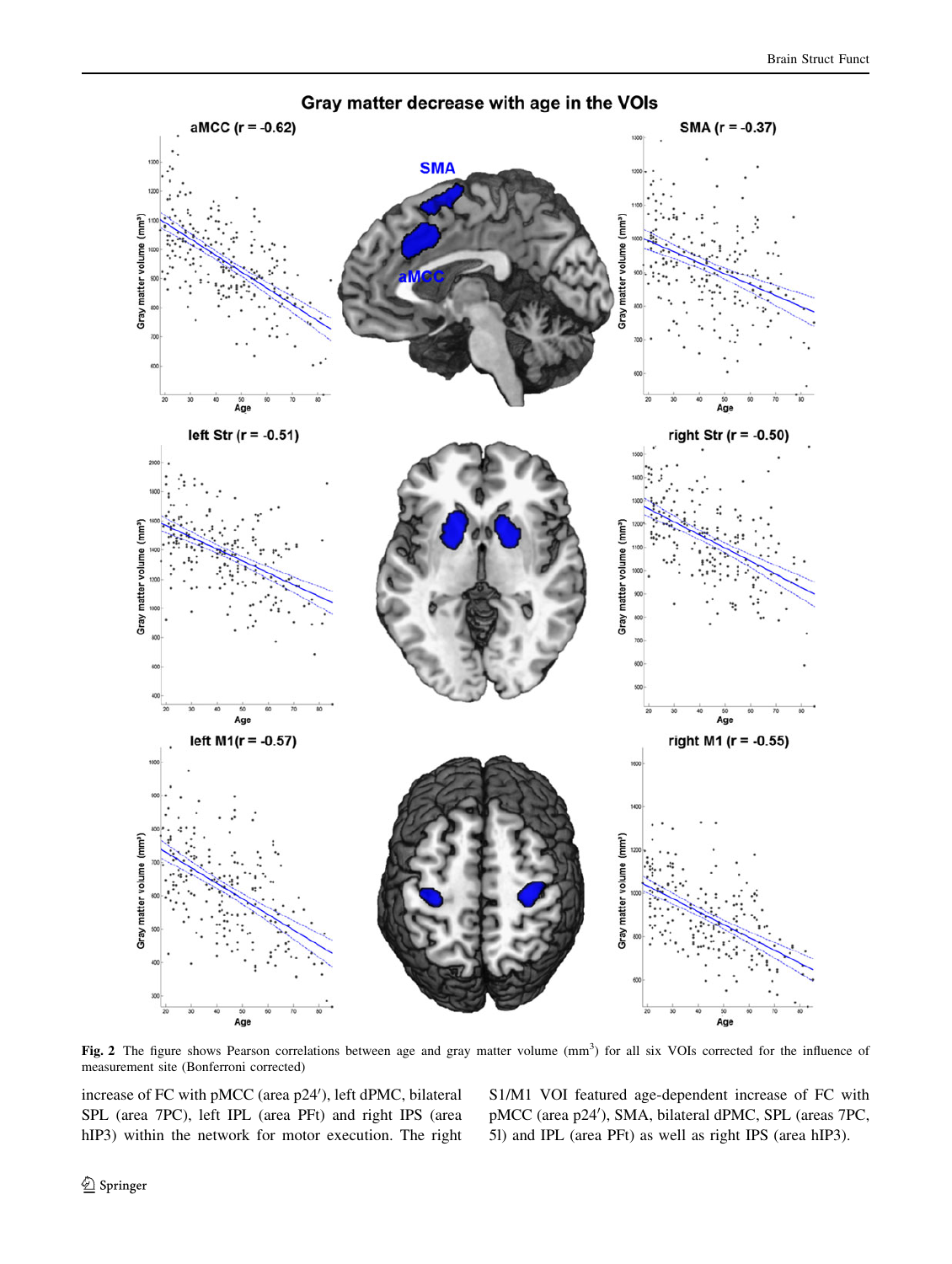<span id="page-6-0"></span>

Conjoint functional connectivity of aMCC, SMA, left & right Str

Fig. 3 The figure depicts the network of conjoint functional connectivity of the SMA, aMCC and bilateral striatum (all shown in blue) as revealed by seed-based resting-state analysis (cFWE-corrected)



## Functional connectivity of bilateral S1/M1 hand representation

Fig. 4 The figure depicts the network of conjoint functional connectivity of bilateral S1/M1 hand representation (shown in blue) as revealed by seed-based resting-state analysis (cFWE-corrected)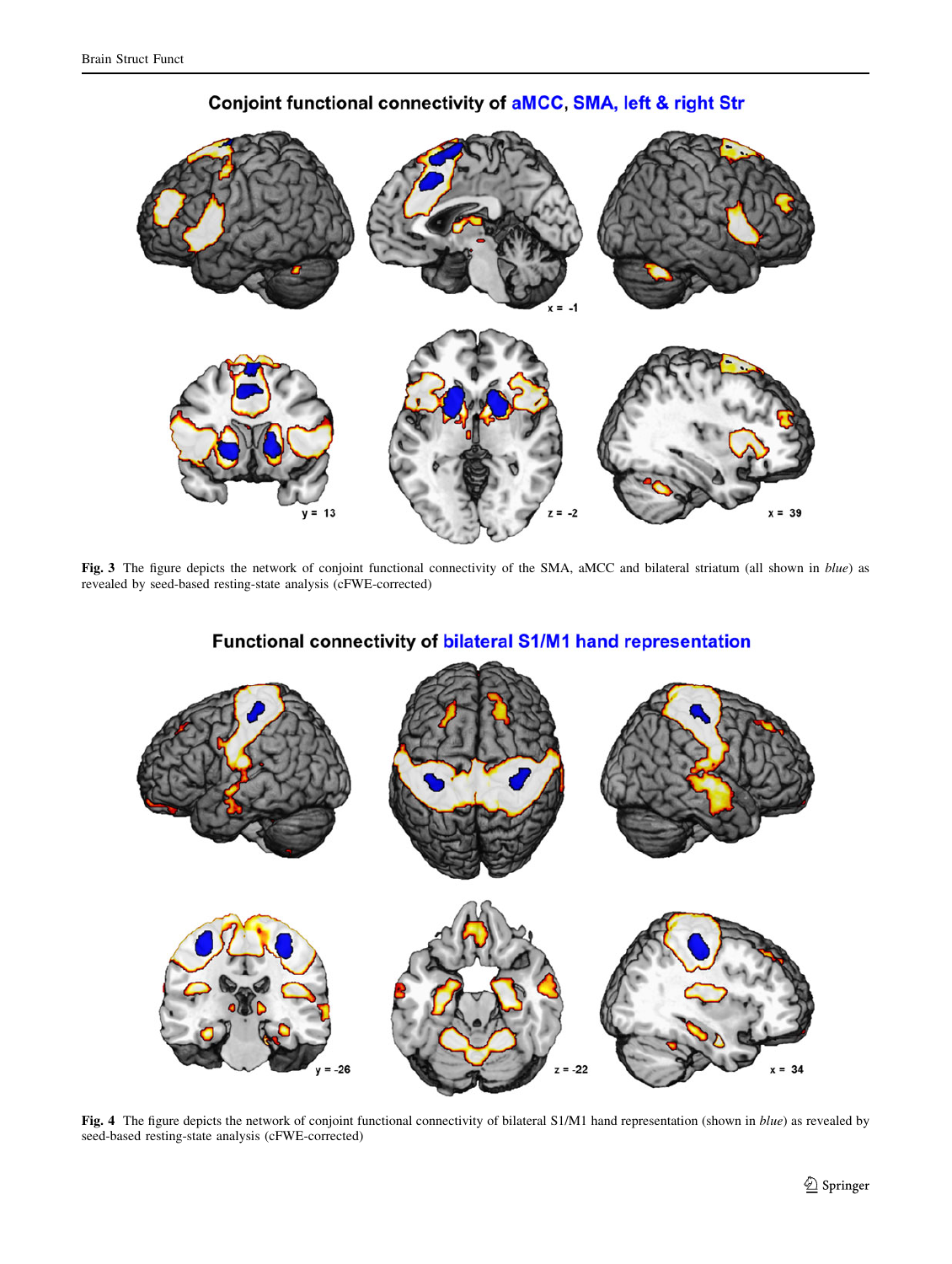<span id="page-7-0"></span>To test for strict independence of age-related changes within the networks for movement initiation and motor execution, the interaction of age-dependent FC changes



Fig. 5 The figure shows a conjunction over age-related decrease of functional connectivity from both striatum seeds (blue) including the age  $\times$  seed interaction (cFWE-corrected)

between the nodes of both networks was analyzed (age  $\times$  seed interaction). To this end, age-related alterations of each VOI's FC entered a conjunction with the same VOI's FC changes contrasted against FC changes of the nodes of the respective other network. The FC reduction for both Str VOIs remained significant with bilateral anterior putamen when contrasted to FC decrease of the S1/ M1 control seeds in the age  $\times$  seed interaction (Fig. 5). When contrasted to FC changes of S1/M1, the SMA VOI showed a network specific age-related reduction of FC with the SMA, the left central insula and left frontal operculum (Fig. 6). Also the aMCC VOI showed specific connectivity reduction with the anterior cingulate motor area extending into pACC (area p24). For the age  $\times$  seed interaction, the control VOIs in S1/M1 did not show network specific agedependent FC alterations (Fig. [7\)](#page-8-0).

The supplementary analysis testing the influence of VOI extend on age-related FC changes confirmed the overall pattern of both additional analyses with the dilated VOIs resulting in somewhat increased negative correlations of FC with age entailing bigger clusters of FC reduction. The opposite effect was observed for the eroded VOIs, which nevertheless yielded virtually identical results as for the original VOIs (for details see Supplementary Material).

In summary, we observed specific age-related FC changes for all four nodes of the 'movement initiation network'. In particular, the bilateral anterior putamen,

### Age-related FC decline of SMA & aMCC







Fig. 6 Age-related reduction of functional connectivity of the SMA (in blue) is shown in cold colors and of the aMCC (in red) is shown in warm colors (cFWE-corrected)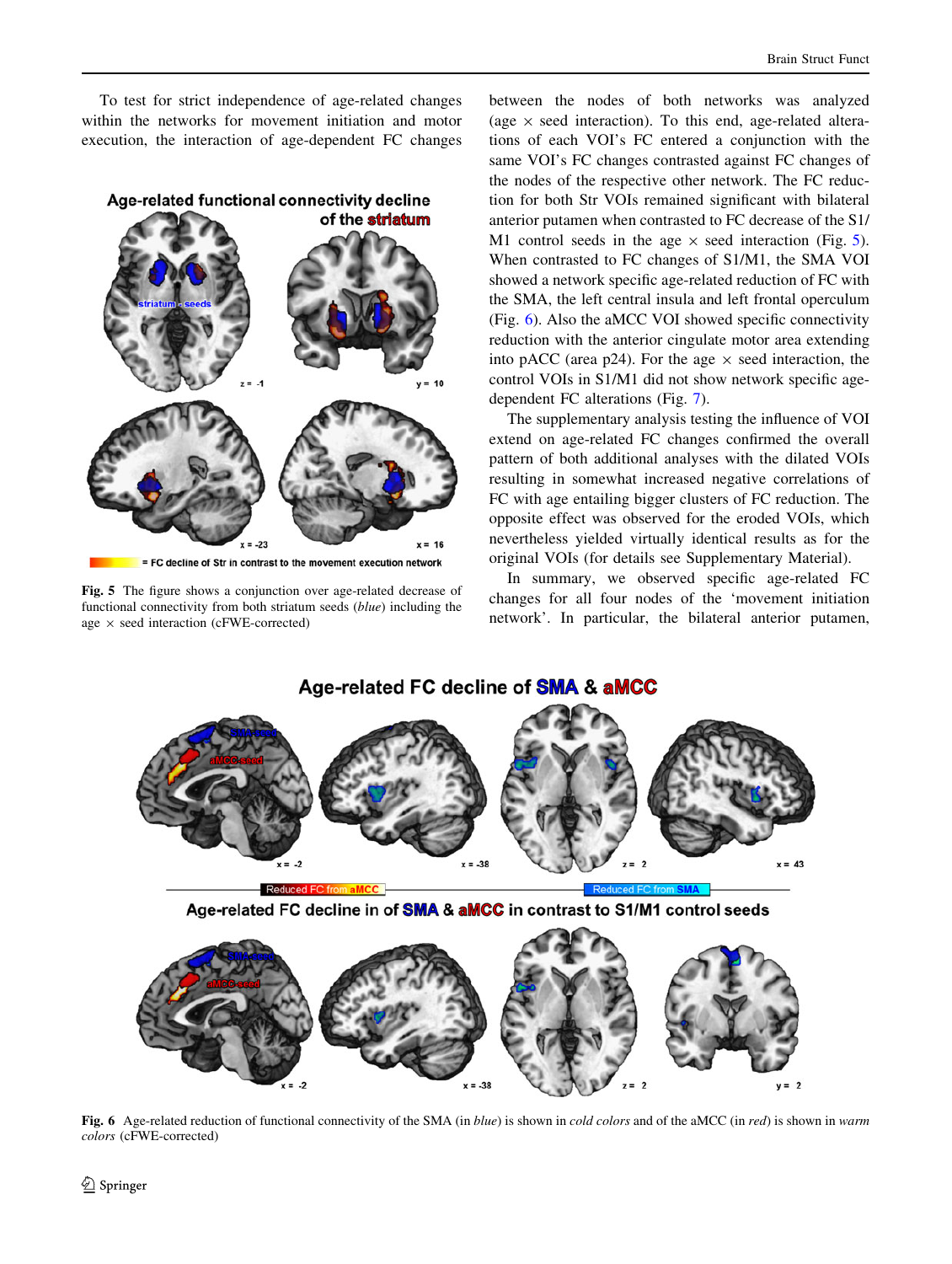<span id="page-8-0"></span>Fig. 7 Age-related decline and increase of functional connectivity of left (in red) and right (in green) S1/M1 (seeds in blue) and age-dependent FC increase of bilateral S1/M1 (in yellow; all cFWE-corrected)



SMA, aMCC and the left central insula showed network specific changes of FC with different nodes of the 'movement initiation network' as indicated by a significant age  $\times$  seed interaction. Importantly, this seed region specific age effect on FC was found despite the fact that all seed regions of the 'movement initiation network' were tightly interconnected with each other. This implies that the connectivity from the different nodes of the 'movement initiation network' was differentially affected by age, which may imply a differential impairment of specific motoric functions in later age.

### Discussion

A prominent neural correlate of voluntary movement initiation is the 'Bereitschaftspotential' discovered in 1965 (Kornhuber and Deecke [1965\)](#page-12-0), which relates to an increase in electroencephalographical activity detectable over one second before movement onset. The source of this early negative activity was quite consistently located within the aMCC and SMA using cortical source reconstruction via combinations of EEG and fMRI (Ball et al. [1999;](#page-11-0) Cunnington et al. [2003](#page-11-0)) or dipole modeling in MEG (Erdler et al. [2000](#page-11-0)). The medial premotor system associated with internal movement generation conceived by Goldberg [\(1985](#page-12-0)) comprises the SMA-basal ganglia circuit (Haggard [2008\)](#page-12-0) complemented by the aMCC (cf. Hoffstaedter et al. [2013b\)](#page-12-0). Various fMRI studies on internal movement timing found specifically these areas to be involved in intentional motor initiation (Deiber et al. [1999;](#page-11-0) Jenkins et al. [2000](#page-12-0); Ball et al. [1999;](#page-11-0) Francois-Brosseau et al. [2009](#page-12-0)). Dissociating self-initiated timing and free selection of movements recently confirmed the specific involvement of the aMCC and SMA together with the Str comprising putamen and caudate nucleus in internal timing of movements (Hoffstaedter et al. [2013b](#page-12-0)). In concordance with Goldberg's [\(1985](#page-12-0)) medial premotor system, these brain regions represent the core nodes of a neural network crucially involved in the generation of volitional movements. In the current study, we focused on the cognitive aspect of motor functioning in healthy aging and choose the function of movement initiation as basic aspect of cognitive motor control, because it comprises both cognitive and motor processing. To this end, we investigated age-related changes in GM volume and FC connectivity of the functionally defined brain regions as well as the dependence FC alterations on GM atrophy with age. As expected, the VBM analysis revealed marked GM volume in all VOIs. Importantly, age-related alterations of FC were detected over and above GM atrophy in healthy aging.

Age-related gray matter atrophy and cognitive motor control

The key nodes of both networks for movement initiation and for motor execution showed strong reduction of GM volume with age. Such GM atrophy with age was repeatedly found to have regional specificity (Sowell et al. [2003;](#page-13-0) Good et al. [2001](#page-12-0); Smith et al. [2007;](#page-13-0) Walhovd et al. [2011](#page-13-0)).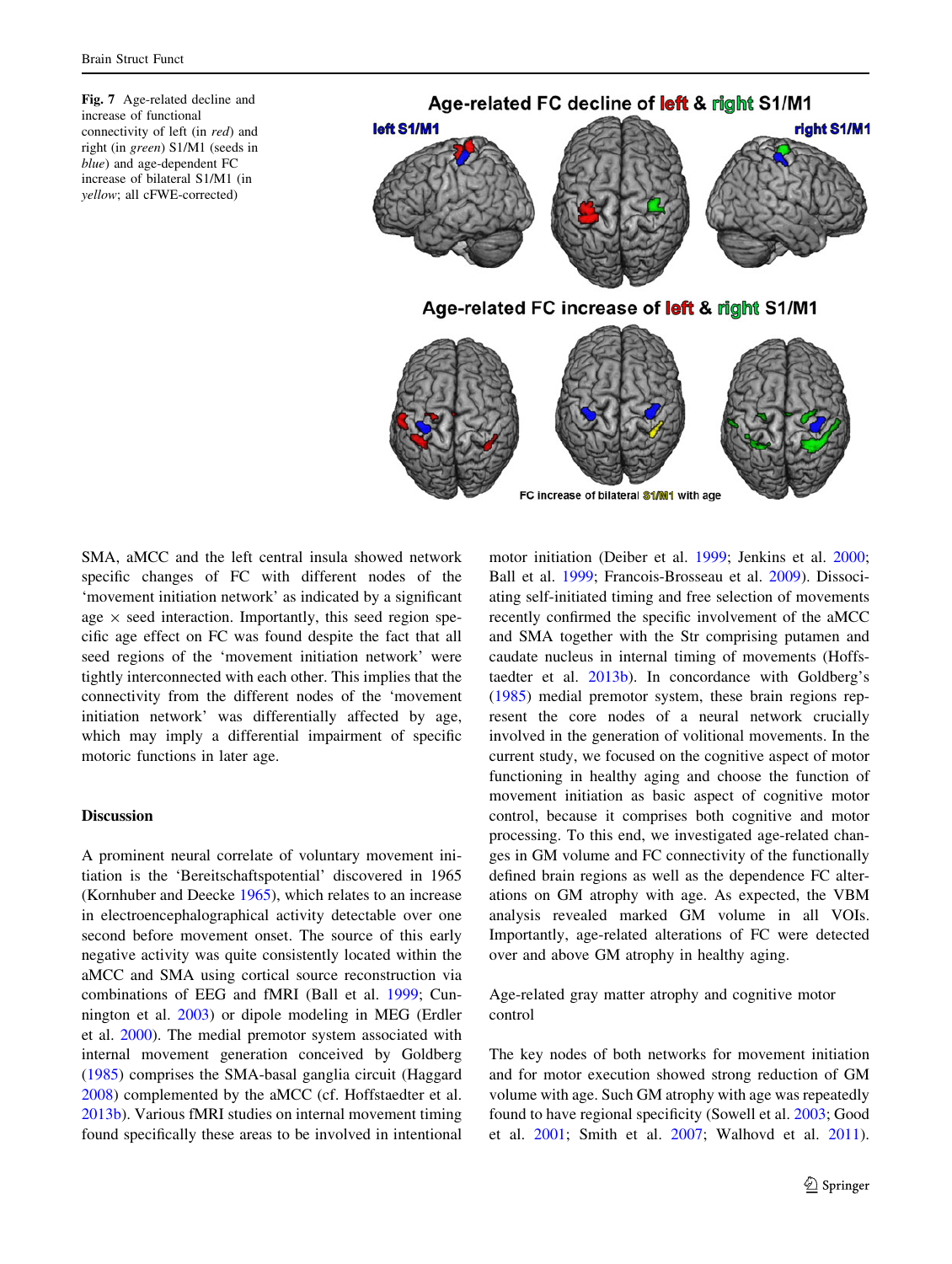Regarding the functional roles associated with each region of the 'movement initiation network' showing age-related FC decline, one should expect specific motor functions to be differentially affected in healthy aged individuals. Recently, Rosano et al. ([2012\)](#page-13-0) found such relationship for bradykinesia and gait disturbances with GM atrophy in S1/M1 in healthy elderly ( $n = 307$ ; mean age 83). GM volume of the SMA on the other hand was found to be correlated with individual differences in executive function capacity as assessed by self-report (Sakai et al. [2012\)](#page-13-0). The close relation between atrophy of the putamen and motor impairment was recently demonstrated for Huntington's disease (Guo et al. [2012\)](#page-12-0), which together with evidence from Parkinson's may suggest that the Str holds responsible for efficient online motor control on a more automated level. For the aMCC, which is closely related to cognitive motor control, specific and reliable GM loss was previously found in later age (Tisserand et al. [2004;](#page-13-0) Bergfield et al. [2010\)](#page-11-0). In general, a relationship between regional GM atrophy with age and decline of behavioral performance seems evident and has to be accounted for in the analysis of age-related FC changes.

#### A network for movement initiation

The extended 'movement initiation network', as represented by the FC overlap of SMA, aMCC and bilateral Str FC, embraces lateral and medial premotor cortex, prefrontal and midcingulate regions, Broca's area, central insula, aIns and frontal operculum as well as the striatum, thalamus, and cerebellum in both hemispheres. All these areas were previously found to be involved in the generation of volitional behavior (Haggard [2008\)](#page-12-0) and, moreover, seem to play specific roles in the realization of self-initiated movements (Hoffstaedter et al. [2013b](#page-12-0)). The DLPFC, aMCC, area 44 and aIns were associated with preparatory processes like timing of movement initiation, whereas lateral premotor cortex, frontal operculum, striatum, thalamus and cerebellum are involved in sensorimotor processing closer to movement execution. The functional specificity of this 'movement initiation network' was controlled for by contrasting each node's FC with the connectivity of the S1/M1 control seeds, i.e., the 'motor execution network'. For the age  $\times$  seed interaction, we found age-related FC decrease from the nodes of the motor initiation network with different regions of the 'motor initiation network' including the BG, cingulate cortex, SMA, the central insula and frontal operculum.

Age-related disruption of functional connectivity in the basal ganglia

The striatum VOIs showed an age-related decrease of functional coupling with the Str including interhemispheric disruption. The significant age  $\times$  seed interaction (using S1/M1 as a control region) for the anterior putamen confirms the functional disruption of the BG system to be highly specific to this subcortical region. As synaptic plasticity in particular in the Str is considered a key neural substrate for adaptive motor control (Kreitzer and Malenka [2008](#page-12-0)), the observed reduction of FC most likely contributes to the deterioration of motor control in healthy aging. In their recent review on motor control and aging, Seidler et al. ([2010\)](#page-13-0) suggested that the degree of nigrostriatal dopamine transporter degeneration in aging may underlie decreased fine movement control and movement slowing. In line with these findings, the specific dysfunction of striatal circuitry associated with Parkinson's disease (PD) originates in the progressive loss of midbrain dopamine neurons resulting in decreased dopaminergic tone in the motor portions of the putamen (DeLong and Wichmann [2007](#page-11-0)). Thus, aberrant FC over and above regional atrophy within the BG and especially the Str may be considered a neural correlate of decline in motor control up to pathologic hypokinetic motor deficits. Taken together, the highly specific age-dependent decrease of FC in addition to the structural degeneration of the striatum with age (Raz et al. [2003](#page-12-0), [2005](#page-12-0)) is likely to play a role in age-related decline of automated movement coordination and motor speed.

Loss of functional connectivity of the medial premotor cortex with age

The medial premotor cortex comprising the rostral cingulate motor area, the pre-supplementary and the SMA, can be considered a key structure for motor control (Nachev et al. [2008\)](#page-12-0). Thereof, the aMCC seems to represent a crucial region for cognitive motor control (Paus [2001](#page-12-0); Hoffstaedter et al. [2013a](#page-12-0)), while the pre-SMA is associated with rather specific movement selection (van Eimeren et al. [2006](#page-13-0)) and inhibition (Swick et al. [2011\)](#page-13-0). The SMA on the other hand is involved in bimanual coordination (Swinnen [2002](#page-13-0)), motor sequencing (Deiber et al. [1999\)](#page-11-0) and internal movement timing (Hoffstaedter et al. [2013b;](#page-12-0) Ball et al. [1999](#page-11-0)). This intermediate relation of the SMA to movement execution is also reflected in the fact that the SMA VOI partly overlaps with the mutual FC of the six seeds for movement initiation and motor execution (Fig. S3). The present resting-state analysis revealed an age-related FC decrease of the SMA VOI within the 'movement initiation network' around the seed itself, of which the region below the seed was also significant for the age  $\times$  seed interaction. The aMCC VOI revealed an age-related decrease of FC with the anterior cingulate motor area expanding into pACC, which as a whole remained significant for the age  $\times$  seed interaction. These VOI specific changes of FC in the medial premotor cortex may be connected to specific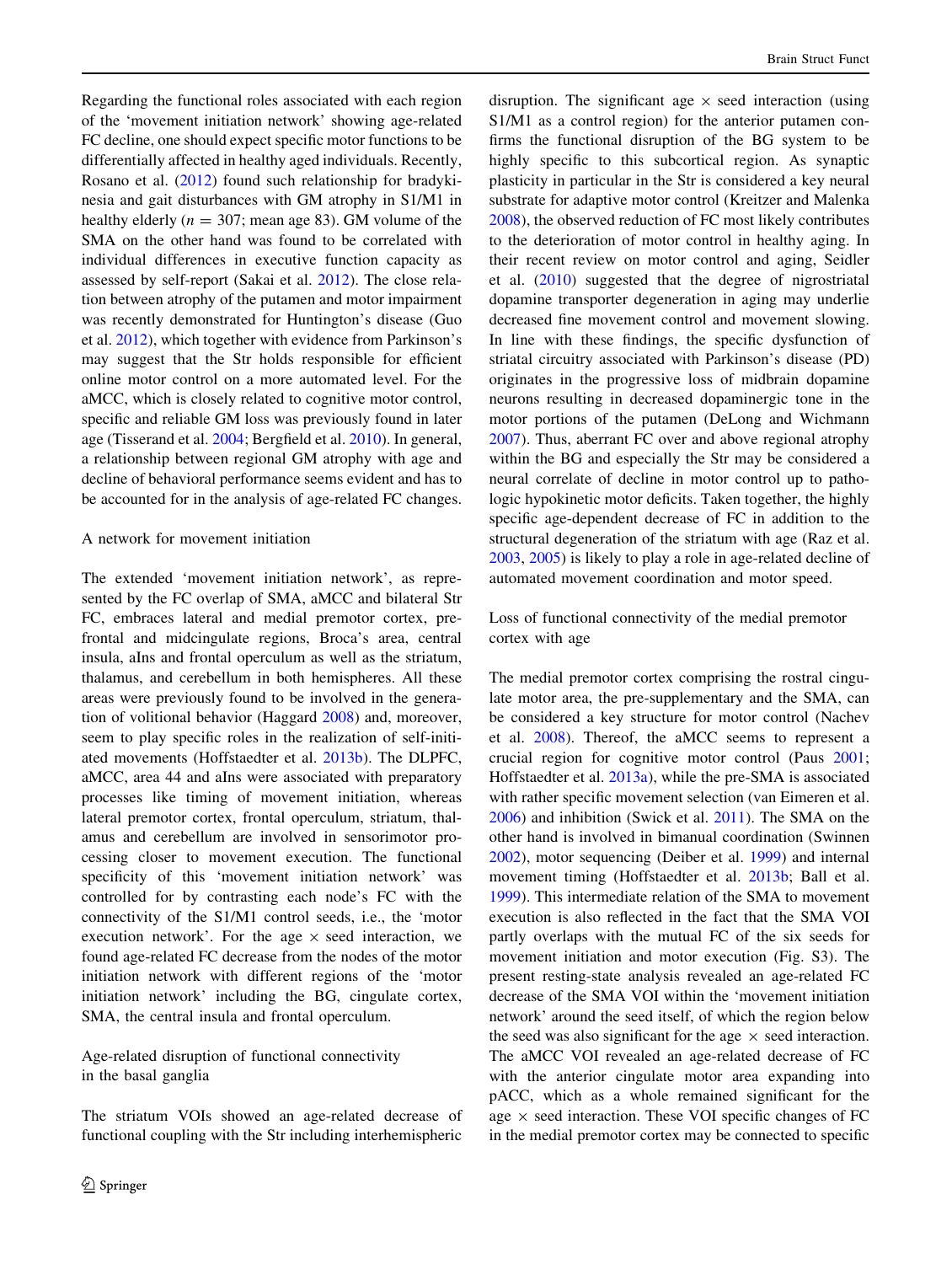deficiencies in motor functioning in later age. Using pattern classification, Haynes et al. [\(2007](#page-12-0)) found the aMCC/pACC region to be specifically informative to classify the content of task preparation while the aMCC was informative for the subsequent task control (both  $>70$  % accuracy). Thus, functional decoupling or the anterior (or rostral) cingulate motor area is likely to be associated with deficits in movement preparation and in particular cognitive control, which is severely the case for lesions in this area (cf. Paus [2001\)](#page-12-0).

Assessing aging-related changes in regional homogeneity of the fMRI signal, Zang et al. ([2004\)](#page-13-0) developed different analysis approach assuming that for normal brain function within a functional cluster the hemodynamic characteristics of every voxel should be synchronous to a certain extent. In line with the results of the current analysis, Wu et al. [\(2007](#page-13-0)) found a decrease of regional homogeneity in the resting-state signal with age in the medial premotor areas, Str and also M1, which was interpreted as disruption of normal brain function within these regions. In a recent meta-analysis Turner and Spreng [\(2012](#page-13-0)) compared the brain activity associated with cognitive control functions in older and younger subjects and found higher activation of the aMCC/SMA region for older subjects. As hypothesized before (e.g., Heuninckx et al. [2010\)](#page-12-0), such age-dependent activation increase within medial premotor areas may be a compensation mechanism to stabilize age-related deteriorations of motor control putatively associated with the specific decrease of aMCC and SMA FC demonstrated here.

Both the aMCC and the SMA showed node-specific reductions of functional coupling with the insular cortex. The aMCC featured age-related FC reduction with aIns, while the SMA decreases in FC with the central insula. This specific pattern of FC reduction is well in line with the results of an ALE meta-analysis of insula activation in the context of various functions represented by behavioral domains in the BrainMap database (Kurth et al. [2010](#page-12-0)). Comparable to subsequent parcellations of the insula (Cauda et al. [2011;](#page-11-0) Kelly et al. [2012\)](#page-12-0), functional specific regions of the insula could be differentiated, with the central insular region associated with sensorimotor tasks. The age-related reduction of FC between SMA and central insula may contribute to general impairments of movement coordination in elderly. With regard to network specificity, the age  $\times$  seed interaction for SMA vs. S1/M1 FC was solely significant for the age-related FC decrease of the SMA with left central insula and the adjacent frontal operculum emphasizing the role of this integrative sensorimotor region in motor control with age. In a similar manner, reduced FC of the SMA with bilateral frontal operculum in advanced age may contribute to observed problems in online movement control in higher age. In line

with this reasoning, a recent meta-analysis found SMA to be consistently involved in movement timing over all included studies (Wiener et al. [2010\)](#page-13-0). Similarly, the frontal operculum was shown to be involved in interactive aspects of human movement control (Binkofski et al. [2000\)](#page-11-0) and to exhibit higher activation in elderly (Heuninckx et al. [2005](#page-12-0)). Taken together, the observed age-dependent alterations of FC from SMA to bilateral insula may represent a neural substrate of deficits in cognitive motor control in later age. Likewise, the demonstrated functional decoupling of SMA from frontal operculum may be a neural correlate of agerelated difficulties in online movement control (Seidler et al. [2010\)](#page-13-0).

Unfortunately, in the assessed cohort of 232 subjects, behavioral tests were only available for some subjects and the employed scores varied. Furthermore, for the here investigated function of movement initiation it seems rather difficult to define a specific behavioral measure. Almost all conventional motor performance measures from finger tapping speed to reaction times in simple to complex choice tasks first of all investigate motor execution or inhibition, together with a varying degree of more cognitive abilities like attention, working memory and executive functioning. The ability of flexible and spontaneous generation of movements seems to underlie certain constrains regarding a direct behavioral indicator as a performance measure to be correlated here with individual values of GM volume of FC. On a conceptional level, we would argue that with regard to the networks of interest used here, there is a quite strong connection between behavior and network function, because, the ROIs were directly derived from a study specifically examining movement initiation (Hoffstaedter et al. [2013b\)](#page-12-0). Moreover, the network used here was repeatedly shown to be necessarily associated with internal movement initiation (for review see Haggard [2008\)](#page-12-0) and with motor execution in case of the primary motor cortex.

Alterations of functional connectivity in the motor execution network with age

The age-dependent decrease of FC between primary motor cortices may be associated with the common motor slowing in later age, as an analogous observation is consistently made after stroke with a correlation between the reduction of interhemispheric interaction and the severity of motor impairments (Rehme and Grefkes [2013](#page-13-0)). Interestingly, and in contrast to the motor initiation network nodes, the S1/ M1 motor execution network featured age-related increases in connectivity, especially with dPMC and SPL. As online motor control decreases with age (Seidler et al. [2010\)](#page-13-0), the motor system may shift to a higher degree of anticipatory preparation of motor programs involving premotor and parietal regions (Thoenissen et al. [2002](#page-13-0); Toni et al. [2001](#page-13-0)).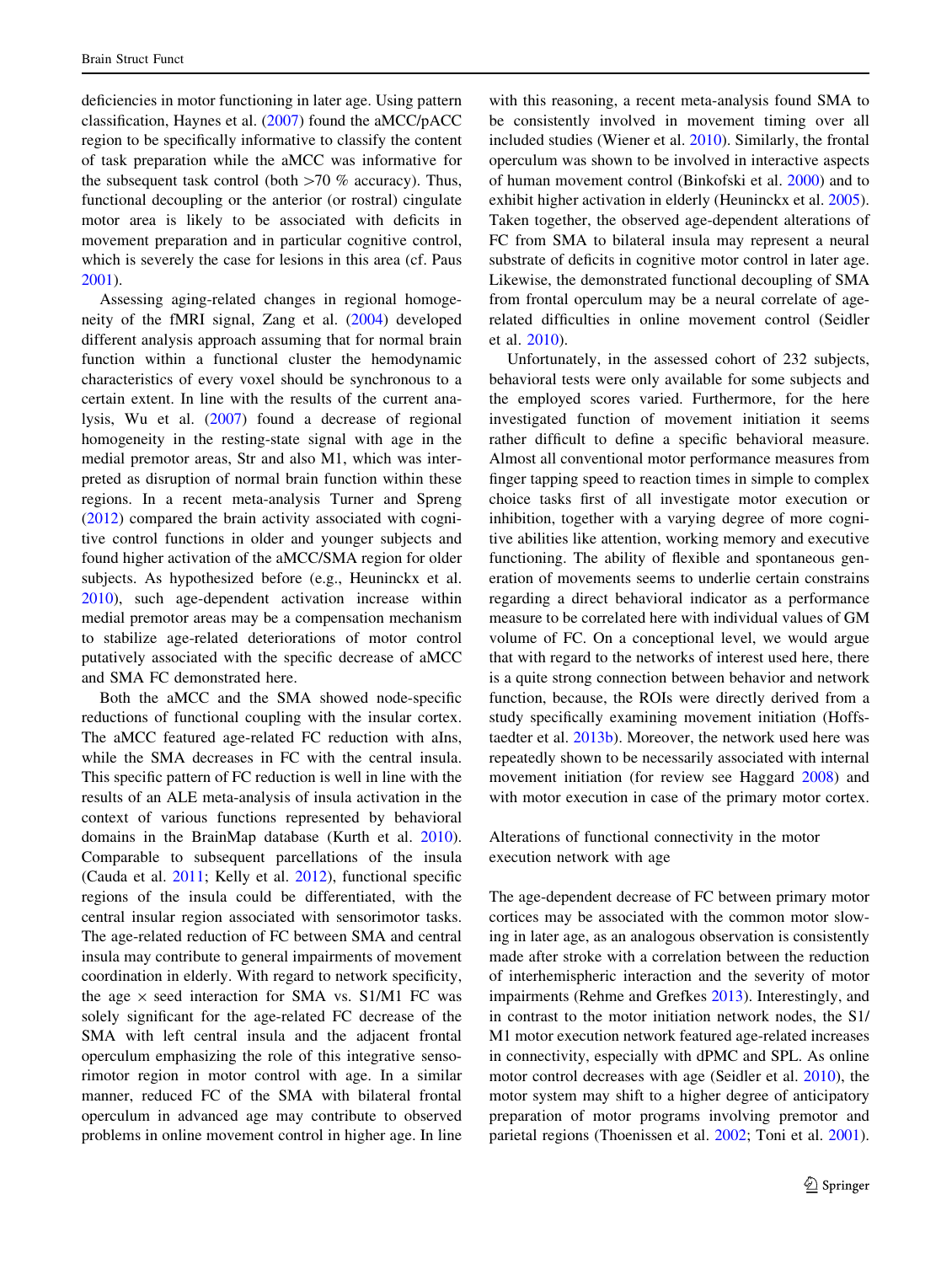#### <span id="page-11-0"></span>Conclusion

In the present study, we analyzed age-dependent alterations of GM structure and of FC in a network associated with intentional movement initiation. Strong age-related atrophy was found in all examined brain areas, which was controlled for in the subsequent FC analysis. A consistent FC decline with age was found within the putamen, which parallels known deteriorations of motor speed and coordination and seems to happen additional to structural degeneration with age. The age-dependent decreases of FC from the SMA to the central insula may represent a neural correlate of deteriorating movement coordination with age, as the insula is associated with cognitive functioning as well as with sensorimotor and interoceptive awareness. Importantly, age-related FC changes of the nodes for movement initiation (aMCC, SMA, bilateral Str) and for the control seeds (S1/M1) were exclusively found within regions featuring functional coupling with the respective functional network. As confirmed by the age x seed interaction, there are node and network specific patterns of reduced coupling with age supporting our hypothesis of distinct age-related changes within specific FC networks for movement initiation and motor execution, respectively. Finally, age-related FC changes in both the network for movement initiation as well as the network for motor execution are not explained by regional atrophy in the healthy aging brain.

Acknowledgements This study was supported by the Human Brain Project (R01-MH074457-01A1; SBE), the Initiative and Networking Fund of the Helmholtz Association within the Helmholtz Alliance on Systems Biology (Human Brain Model; KZ, SBE), and the Helmholtz Alliance for Mental Health in an Aging Society (HelMA; KZ). CG was supported by a Grant from the German Research Foundation (Deutsche Forschungsgemeinschaft GR 3285/2-1).

#### References

- Amunts K, Schleicher A, Burgel U, Mohlberg H, Uylings HB, Zilles K (1999) Broca's region revisited: cytoarchitecture and intersubject variability. J Comp Neurol 412(2):319–341
- Amunts K, Lenzen M, Friederici AD, Schleicher A, Morosan P, Palomero-Gallagher N, Zilles K (2010) Broca's region: novel organizational principles and multiple receptor mapping. PLoS Biol 8(9). doi:[10.1371/journal.pbio.1000489](http://dx.doi.org/10.1371/journal.pbio.1000489)
- Andrews-Hanna JR, Snyder AZ, Vincent JL, Lustig C, Head D, Raichle ME, Buckner RL (2007) Disruption of large-scale brain systems in advanced aging. Neuron 56(5):924–935. doi[:10.1016/](http://dx.doi.org/10.1016/j.neuron.2007.10.038) [j.neuron.2007.10.038](http://dx.doi.org/10.1016/j.neuron.2007.10.038)
- Ashburner J, Friston KJ (2005) Unified segmentation. Neuroimage 26(3):839–851. doi:[10.1016/j.neuroimage.2005.02.018](http://dx.doi.org/10.1016/j.neuroimage.2005.02.018)
- Ball T, Schreiber A, Feige B, Wagner M, Lucking CH, Kristeva-Feige R (1999) The role of higher-order motor areas in voluntary movement as revealed by high-resolution EEG and fMRI. Neuroimage 10(6):682–694
- Behzadi Y, Restom K, Liau J, Liu TT (2007) A component based noise correction method (CompCor) for BOLD and perfusion based fMRI. Neuroimage 37(1):90–101. doi:[10.1016/j.neuro](http://dx.doi.org/10.1016/j.neuroimage.2007.04.042) [image.2007.04.042](http://dx.doi.org/10.1016/j.neuroimage.2007.04.042)
- Bergfield KL, Hanson KD, Chen K, Teipel SJ, Hampel H, Rapoport SI, Moeller JR, Alexander GE (2010) Age-related networks of regional covariance in MRI gray matter: reproducible multivariate patterns in healthy aging. Neuroimage 49(2):1750–1759. doi[:10.1016/j.neuroimage.2009.09.051](http://dx.doi.org/10.1016/j.neuroimage.2009.09.051)
- Binkofski F, Amunts K, Stephan KM, Posse S, Schormann T, Freund HJ, Zilles K, Seitz RJ (2000) Broca's region subserves imagery of motion: a combined cytoarchitectonic and fMRI study. Hum Brain Mapp 11(4):273–285
- Birren JE, Fisher LM (1995) Aging and speed of behavior: possible consequences for psychological functioning. Annu Rev Psychol 46:329–353. doi:[10.1146/annurev.ps.46.020195.001553](http://dx.doi.org/10.1146/annurev.ps.46.020195.001553)
- Biswal B, Yetkin FZ, Haughton VM, Hyde JS (1995) Functional connectivity in the motor cortex of resting human brain using echo-planar MRI. Magn Reson Med 34(4):537–541
- Cauda F, D'Agata F, Sacco K, Duca S, Geminiani G, Vercelli A (2011) Functional connectivity of the insula in the resting brain. Neuroimage 55(1):8–23. doi:[10.1016/j.neuroimage.2010.11.049](http://dx.doi.org/10.1016/j.neuroimage.2010.11.049)
- Chai XJ, Castanon AN, Ongur D, Whitfield-Gabrieli S (2012) Anticorrelations in resting state networks without global signal regression. Neuroimage 59(2):1420–1428. doi:[10.1016/j.neuro](http://dx.doi.org/10.1016/j.neuroimage.2011.08.048) [image.2011.08.048](http://dx.doi.org/10.1016/j.neuroimage.2011.08.048)
- Clark BC, Taylor JL (2011) Age-related changes in motor cortical properties and voluntary activation of skeletal muscle. Curr Aging Sci 4(3):192–199
- Cordes D, Haughton VM, Arfanakis K, Carew JD, Turski PA, Moritz CH, Quigley MA, Meyerand ME (2001) Frequencies contributing to functional connectivity in the cerebral cortex in ''restingstate'' data. Am J Neuroradiol 22(7):1326–1333
- Cunnington R, Windischberger C, Deecke L, Moser E (2003) The preparation and readiness for voluntary movement: a high-field event-related fMRI study of the Bereitschafts-BOLD response. Neuroimage 20(1):404–412. doi:[10.1016/S1053-8119\(03\)00291-X](http://dx.doi.org/10.1016/S1053-8119(03)00291-X)
- Damoiseaux JS, Beckmann CF, Arigita EJ, Barkhof F, Scheltens P, Stam CJ, Smith SM, Rombouts SA (2008) Reduced resting-state brain activity in the ''default network'' in normal aging. Cereb Cortex 18(8):1856–1864. doi[:10.1093/cercor/bhm207](http://dx.doi.org/10.1093/cercor/bhm207)
- Darbin O (2012) The aging striatal dopamine function. Parkinsonism Relat Disord 18(5):426–432. doi[:10.1016/j.parkreldis.2011.11.](http://dx.doi.org/10.1016/j.parkreldis.2011.11.025) [025](http://dx.doi.org/10.1016/j.parkreldis.2011.11.025)
- Deiber MP, Honda M, Ibanez V, Sadato N, Hallett M (1999) Mesial motor areas in self-initiated versus externally triggered movements examined with fMRI: effect of movement type and rate. J Neurophysiol 81(6):3065–3077
- DeLong MR, Wichmann T (2007) Circuits and circuit disorders of the basal ganglia. Arch Neurol 64(1):20–24. doi:[10.1001/archneur.](http://dx.doi.org/10.1001/archneur.64.1.20) [64.1.20](http://dx.doi.org/10.1001/archneur.64.1.20)
- Eickhoff SB, Paus T, Caspers S, Grosbras MH, Evans AC, Zilles K, Amunts K (2007) Assignment of functional activations to probabilistic cytoarchitectonic areas revisited. Neuroimage 36(3):511–521. doi:[10.1016/j.neuroimage.2007.03.060](http://dx.doi.org/10.1016/j.neuroimage.2007.03.060)
- Erdler M, Beisteiner R, Mayer D, Kaindl T, Edward V, Windischberger C, Lindinger G, Deecke L (2000) Supplementary motor area activation preceding voluntary movement is detectable with a whole-scalp magnetoencephalography system. Neuroimage 11(6 Pt 1):697–707. doi:[10.1006/nimg.2000.0579](http://dx.doi.org/10.1006/nimg.2000.0579)
- Ferreira LK, Busatto GF (2013) Resting-state functional connectivity in normal brain aging. Neurosci Biobehav Rev. doi:[10.1016/j.](http://dx.doi.org/10.1016/j.neubiorev.2013.01.017) [neubiorev.2013.01.017](http://dx.doi.org/10.1016/j.neubiorev.2013.01.017)
- Fox MD, Raichle ME (2007) Spontaneous fluctuations in brain activity observed with functional magnetic resonance imaging. Nat Rev Neurosci 8(9):700–711. doi[:10.1038/Nrn2201](http://dx.doi.org/10.1038/Nrn2201)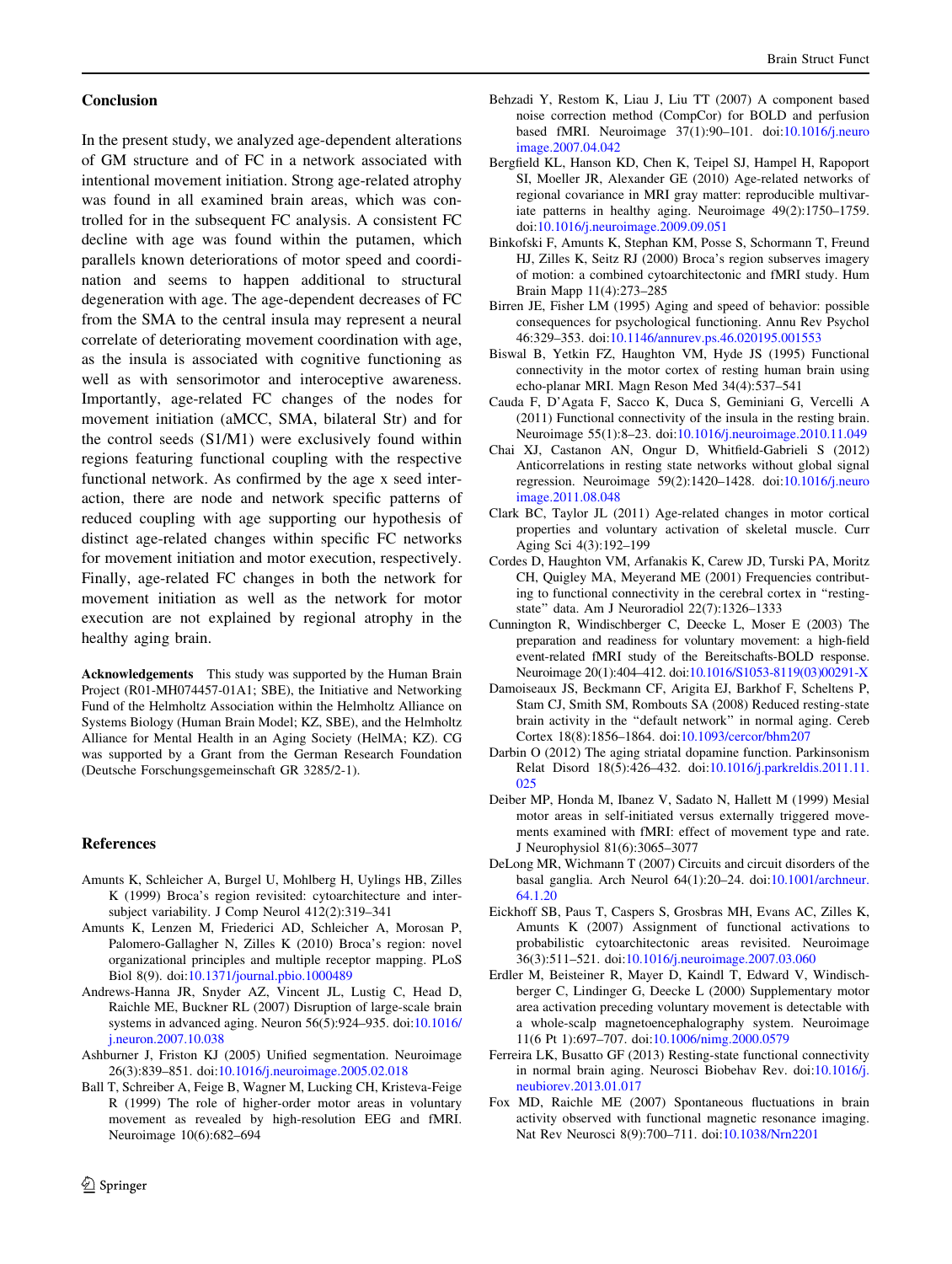- <span id="page-12-0"></span>Fox MD, Snyder AZ, Vincent JL, Raichle ME (2007) Intrinsic fluctuations within cortical systems account for intertrial variability in human behavior. Neuron 56(1):171–184. doi:[10.1016/j.](http://dx.doi.org/10.1016/j.neuron.2007.08.023) [neuron.2007.08.023](http://dx.doi.org/10.1016/j.neuron.2007.08.023)
- Francois-Brosseau FE, Martinu K, Strafella AP, Petrides M, Simard F, Monchi O (2009) Basal ganglia and frontal involvement in self-generated and externally-triggered finger movements in the dominant and non-dominant hand. Eur J Neurosci 29(6):1277–1286. doi[:10.1111/j.1460-9568.2009.06671.x](http://dx.doi.org/10.1111/j.1460-9568.2009.06671.x)
- Geyer S, Ledberg A, Schleicher A, Kinomura S, Schormann T, Burgel U, Klingberg T, Larsson J, Zilles K, Roland PE (1996) Two different areas within the primary motor cortex of man. Nature 382(6594):805–807. doi[:10.1038/382805a0](http://dx.doi.org/10.1038/382805a0)
- Geyer S, Schormann T, Mohlberg H, Zilles K (2000) Areas 3a, 3b, and 1 of human primary somatosensory cortex. Part 2. Spatial normalization to standard anatomical space. Neuroimage 11 (6 Pt 1):684–696. doi[:10.1006/nimg.2000.0548](http://dx.doi.org/10.1006/nimg.2000.0548)
- Giorgio A, Santelli L, Tomassini V, Bosnell R, Smith S, De Stefano N, Johansen-Berg H (2010) Age-related changes in grey and white matter structure throughout adulthood. Neuroimage 51(3):943–951. doi:[10.1016/j.neuroimage.2010.03.004](http://dx.doi.org/10.1016/j.neuroimage.2010.03.004)
- Goldberg G (1985) Supplementary motor area structure and function—review and hypotheses. Behav Brain Sci 8(4):567–588
- Good CD, Johnsrude IS, Ashburner J, Henson RN, Friston KJ, Frackowiak RS (2001) A voxel-based morphometric study of ageing in 465 normal adult human brains. Neuroimage 14(1 Pt 1):21–36. doi:[10.1006/nimg.2001.0786](http://dx.doi.org/10.1006/nimg.2001.0786)
- Grefkes C, Geyer S, Schormann T, Roland P, Zilles K (2001) Human somatosensory area 2: observer-independent cytoarchitectonic mapping, interindividual variability, and population map. Neuroimage 14(3):617–631. doi[:10.1006/nimg.2001.0858](http://dx.doi.org/10.1006/nimg.2001.0858)
- Guo Z, Rudow G, Pletnikova O, Codispoti KE, Orr BA, Crain BJ, Duan W, Margolis RL, Rosenblatt A, Ross CA, Troncoso JC (2012) Striatal neuronal loss correlates with clinical motor impairment in Huntington's disease. Mov Disord Off J Mov Disord Soc 27(11):1379–1386. doi:[10.1002/mds.25159](http://dx.doi.org/10.1002/mds.25159)
- Haggard P (2008) Human volition: towards a neuroscience of will. Nat Rev Neurosci 9(12):934–946. doi:[10.1038/nrn2497](http://dx.doi.org/10.1038/nrn2497)
- Haynes JD, Sakai K, Rees G, Gilbert S, Frith C, Passingham RE (2007) Reading hidden intentions in the human brain. Curr Biol CB 17(4):323–328. doi:[10.1016/j.cub.2006.11.072](http://dx.doi.org/10.1016/j.cub.2006.11.072)
- Heuninckx S, Wenderoth N, Debaere F, Peeters R, Swinnen SP (2005) Neural basis of aging: the penetration of cognition into action control. J Neurosci 25(29):6787–6796. doi[:10.1523/](http://dx.doi.org/10.1523/JNEUROSCI.1263-05.2005) [JNEUROSCI.1263-05.2005](http://dx.doi.org/10.1523/JNEUROSCI.1263-05.2005)
- Heuninckx S, Wenderoth N, Swinnen SP (2010) Age-related reduction in the differential pathways involved in internal and external movement generation. Neurobiol Aging 31(2):301–314. doi:[10.](http://dx.doi.org/10.1016/j.neurobiolaging.2008.03.021) [1016/j.neurobiolaging.2008.03.021](http://dx.doi.org/10.1016/j.neurobiolaging.2008.03.021)
- Hoffstaedter F, Grefkes C, Caspers S, Roski C, Palomero-Gallagher N, Laird AR, Fox PT, Eickhoff SB (2013a) The role of anterior midcingulate cortex in cognitive motor control: evidence from functional connectivity analyses. Hum Brain Mapp. doi[:10.1002/](http://dx.doi.org/10.1002/hbm.22363) [hbm.22363](http://dx.doi.org/10.1002/hbm.22363)
- Hoffstaedter F, Grefkes C, Zilles K, Eickhoff SB (2013b) The ''what'' and ''when'' of self-initiated movements. Cereb Cortex 23(3):520–530. doi:[10.1093/cercor/bhr391](http://dx.doi.org/10.1093/cercor/bhr391)
- Holmes CJ, Hoge R, Collins L, Woods R, Toga AW, Evans AC (1998) Enhancement of MR images using registration for signal averaging. J Comput Assist Tomogr 22(2):324–333
- Jakobs O, Langner R, Caspers S, Roski C, Cieslik EC, Zilles K, Laird AR, Fox PT, Eickhoff SB (2012) Across-study and withinsubject functional connectivity of a right temporo-parietal junction subregion involved in stimulus-context integration. Neuroimage 60(4):2389–2398. doi[:10.1016/j.neuroimage.2012.](http://dx.doi.org/10.1016/j.neuroimage.2012.02.037) [02.037](http://dx.doi.org/10.1016/j.neuroimage.2012.02.037)
- Jenkins IH, Jahanshahi M, Jueptner M, Passingham RE, Brooks DJ (2000) Self-initiated versus externally triggered movements II. The effect of movement predictability on regional cerebral blood flow. Brain 123:1216–1228
- Jernigan TL, Archibald SL, Fennema-Notestine C, Gamst AC, Stout JC, Bonner J, Hesselink JR (2001) Effects of age on tissues and regions of the cerebrum and cerebellum. Neurobiol Aging 22(4):581–594
- Kalpouzos G, Persson J, Nyberg L (2012) Local brain atrophy accounts for functional activity differences in normal aging. Neurobiol Aging 33 (3):623 e621–623 e613. doi:[10.1016/j.](http://dx.doi.org/10.1016/j.neurobiolaging.2011.02.021) [neurobiolaging.2011.02.021](http://dx.doi.org/10.1016/j.neurobiolaging.2011.02.021)
- Kelly C, Toro R, Di Martino A, Cox CL, Bellec P, Castellanos FX, Milham MP (2012) A convergent functional architecture of the insula emerges across imaging modalities. Neuroimage 61(4):1129–1142. doi[:10.1016/j.neuroimage.2012.03.021](http://dx.doi.org/10.1016/j.neuroimage.2012.03.021)
- Kornhuber HH, Deecke L (1965) Hirnpotentialveränderungen bei Willkürbewegungen und passiven Bewegungen des Menschen: Bereitschaftspotential und reafferente Potentiale. Pfulgers Archiv 284:1–17
- Kreitzer AC, Malenka RC (2008) Striatal plasticity and basal ganglia circuit function. Neuron 60(4):543–554. doi[:10.1016/j.neuron.](http://dx.doi.org/10.1016/j.neuron.2008.11.005) [2008.11.005](http://dx.doi.org/10.1016/j.neuron.2008.11.005)
- Kurth F, Zilles K, Fox PT, Laird AR, Eickhoff SB (2010) A link between the systems: functional differentiation and integration within the human insula revealed by meta-analysis. Brain Struct Funct 214(5–6):519–534. doi:[10.1007/s00429-010-0255-z](http://dx.doi.org/10.1007/s00429-010-0255-z)
- Morosan P, Schleicher A, Amunts K, Zilles K (2005) Multimodal architectonic mapping of human superior temporal gyrus. Anat Embryol 210(5–6):401–406. doi:[10.1007/s00429-005-0029-1](http://dx.doi.org/10.1007/s00429-005-0029-1)
- Nachev P, Kennard C, Husain M (2008) Functional role of the supplementary and pre-supplementary motor areas. Nat Rev Neurosci 9(11):856–869. doi[:10.1038/Nrn2478](http://dx.doi.org/10.1038/Nrn2478)
- Nichols T, Brett M, Andersson J, Wager T, Poline JB (2005) Valid conjunction inference with the minimum statistic. Neuroimage 25(3):653–660. doi:[10.1016/j.neuroimage.2004.12.005](http://dx.doi.org/10.1016/j.neuroimage.2004.12.005)
- Oldfield RC (1971) Assessment and analysis of handedness-Edinburgh inventory. Neuropsychologia 9(1):97–113
- Onoda K, Ishihara M, Yamaguchi S (2012) Decreased functional connectivity by aging is associated with cognitive decline. J Cognit Neurosci 24(11):2186–2198. doi[:10.1162/jocn\\_a\\_](http://dx.doi.org/10.1162/jocn_a_00269) [00269](http://dx.doi.org/10.1162/jocn_a_00269)
- Palomero-Gallagher N, Mohlberg H, Zilles K, Vogt B (2008) Cytology and receptor architecture of human anterior cingulate cortex. J Comp Neurol 508(6):906–926. doi[:10.1002/Cne.21684](http://dx.doi.org/10.1002/Cne.21684)
- Palomero-Gallagher N, Vogt BA, Schleicher A, Mayberg HS, Zilles K (2009) Receptor architecture of human cingulate cortex: evaluation of the four-region neurobiological model. Hum Brain Mapp 30(8):2336–2355. doi:[10.1002/Hbm.20667](http://dx.doi.org/10.1002/Hbm.20667)
- Paus T (2001) Primate anterior cingulate cortex: where motor control, drive and cognition interface. Nat Rev Neurosci 2(6):417–424. doi[:10.1038/35077500](http://dx.doi.org/10.1038/35077500)
- Raz N, Rodrigue KM, Kennedy KM, Head D, Gunning-Dixon F, Acker JD (2003) Differential aging of the human striatum: longitudinal evidence. AJNR Am J Neuroradiol 24(9): 1849–1856
- Raz N, Lindenberger U, Rodrigue KM, Kennedy KM, Head D, Williamson A, Dahle C, Gerstorf D, Acker JD (2005) Regional brain changes in aging healthy adults: general trends, individual differences and modifiers. Cereb Cortex 15(11):1676–1689. doi[:10.1093/cercor/bhi044](http://dx.doi.org/10.1093/cercor/bhi044)
- Reetz K, Dogan I, Rolfs A, Binkofski F, Schulz JB, Laird AR, Fox PT, Eickhoff SB (2012) Investigating function and connectivity of morphometric findings—exemplified on cerebellar atrophy in spinocerebellar ataxia 17 (SCA17). Neuroimage 62(3):1354–1366. doi[:10.1016/j.neuroimage.2012.05.058](http://dx.doi.org/10.1016/j.neuroimage.2012.05.058)